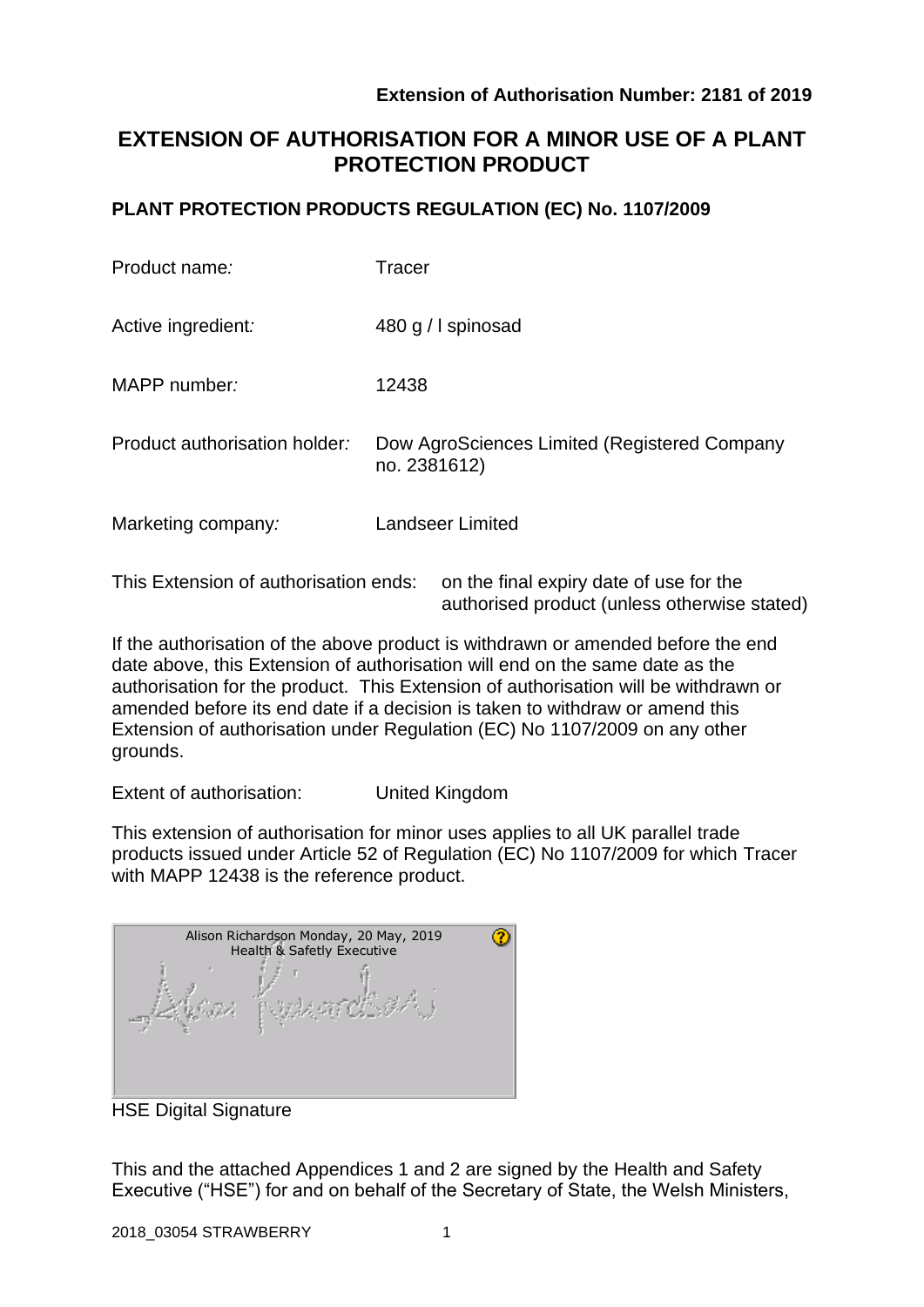the Scottish Ministers and the Department of Agriculture, Environment and Rural Affairs in Northern Ireland.

Date of issue: 20 May 2019

## **EXPLANATORY NOTES**

- 1. This is Extension of authorisation number 2181 of 2019 and supersedes 1667 of 2019.
- 2. This Extension of authorisation will be published on the website of the Chemicals Regulation Division of the HSE.
- 3. Application reference number: COP 2018/03054
- 4. Persons using the product to which this Extension of authorisation applies should acquaint themselves with and observe all requirements contained in the Regulation (EC) No 1107/2009, including the duty on the holder of any Extension of authorisation to notify information on potentially dangerous effects, a contravention of which is a criminal offence under those Regulations.
- 5. Neither the efficacy nor the phytotoxicity of the product for which this Extension of authorisation has been granted has been assessed and, as such, the user bears the risk in respect of failures concerning its efficacy and phytotoxicity.

## **ADVISORY INFORMATION**

This Extension of Authorisation relates to the use of 'Tracer' (M12438) as an insecticide for use on the crop of outdoor strawberries for the control of spotted wing drosophila (Drosophila suzukii). Applications must be made via conventional hydraulic sprayers or hand-held sprayers in a water volume of 200-1000 litres of water per hectare.

IMPORTANT: When applying this product under the terms of this Extension of Authorisation, comply with any resistance guidance or restrictions stated on the product label.

Total reliance on one pesticide will hasten the development of resistance. Pesticides of different chemical types or alternative control measures should be included in the planned programme. Alternating with different modes of action is a recognised antiresistance strategy.

Populations of Western flower thrips and onion thrips have shown resistance to certain chemical groups including Spinosad. Where this occurs, populations are unlikely to be satisfactorily controlled.

Applications should be targeted against early insect developmental stages whenever possible.

Do not use 'TRACER' on consecutive generations for insects which show a high risk of resistance such as thrips species.

This Extension of Authorisation has been re-issued to add environmental phrase 4.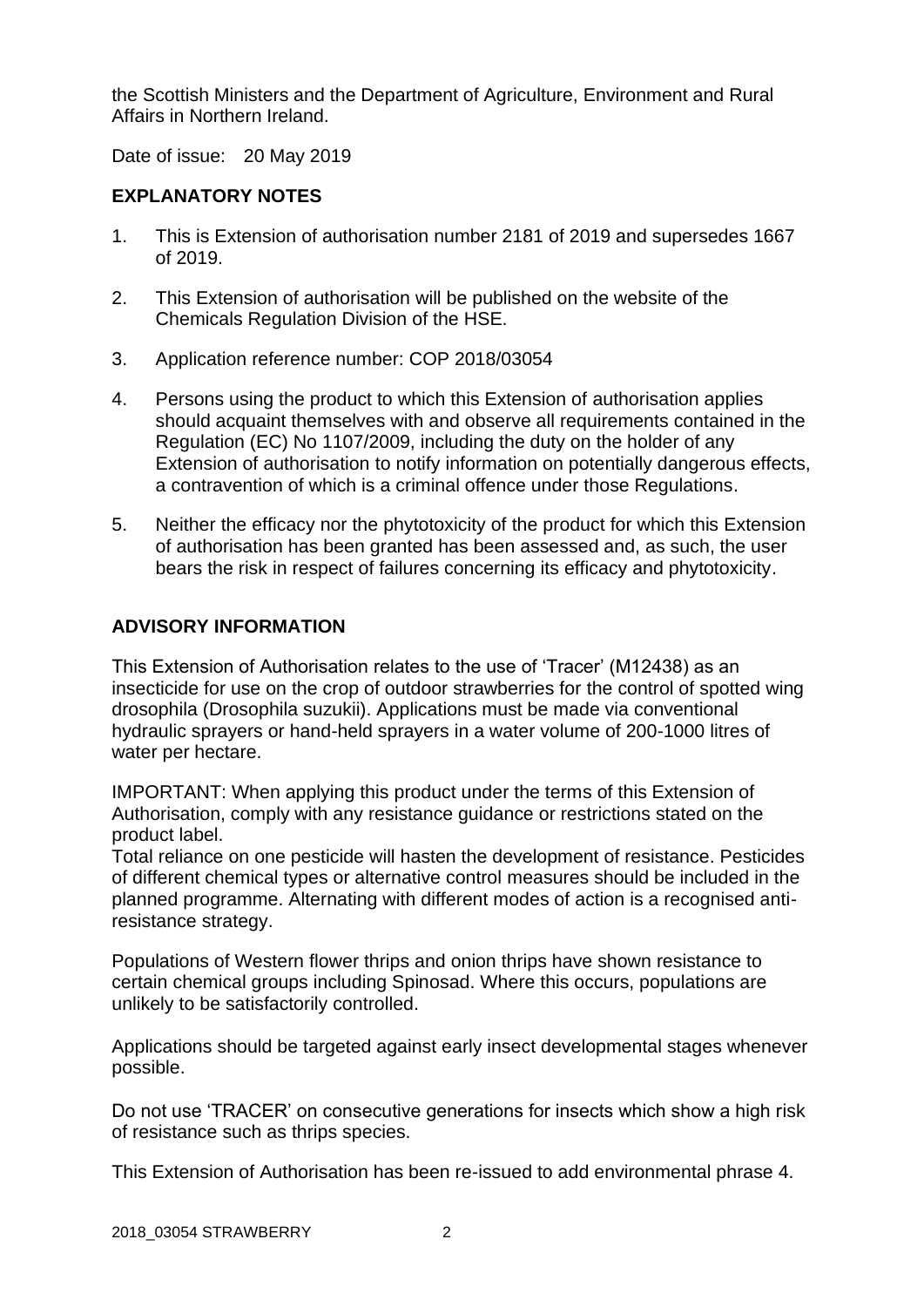## **APPENDIX 1: CONDITIONS OF EXTENSION OF AUTHORISATION**

The conditions below are obligatory. They must be complied with when the Extension of authorisation occurs. Failure to comply with the following conditions will result in the withdrawal or amendment of the Extension of authorisation under Regulation (EC) No 1107/2009 and may result in other enforcement action, including prosecution. For the purposes of this Extension of authorisation only, the conditions and/or requirements shown below supersede any corresponding conditions and/or requirements set out on the label or otherwise provided for under the product authorisation **which would otherwise apply**.

**Use:**

| Field of use:                                                                                                                      | <b>ONLY AS AN INSECTICIDE</b>                       |                                       |                                                                                                                                                                                                                                                                                                                                      |                                       |  |  |                                                                                                   |                                |  |  |
|------------------------------------------------------------------------------------------------------------------------------------|-----------------------------------------------------|---------------------------------------|--------------------------------------------------------------------------------------------------------------------------------------------------------------------------------------------------------------------------------------------------------------------------------------------------------------------------------------|---------------------------------------|--|--|---------------------------------------------------------------------------------------------------|--------------------------------|--|--|
| User:                                                                                                                              | Professional                                        |                                       |                                                                                                                                                                                                                                                                                                                                      |                                       |  |  |                                                                                                   |                                |  |  |
| Crops/situations:                                                                                                                  | Maximum<br>individual dose:<br>(ml product /<br>ha) |                                       |                                                                                                                                                                                                                                                                                                                                      | Maximum total<br>dose:                |  |  | Maximum<br>number of<br>treatments: (per<br>crop)                                                 | Latest time of<br>application: |  |  |
| Outdoor<br>strawberry                                                                                                              | 150                                                 |                                       |                                                                                                                                                                                                                                                                                                                                      |                                       |  |  | 3                                                                                                 | 1 day before<br>harvest        |  |  |
| The following Aquatic Buffer Zones must be observed:<br>Crops/situations:<br>Aquatic buffer Comment:<br>zone distance<br>(metres): |                                                     |                                       |                                                                                                                                                                                                                                                                                                                                      |                                       |  |  |                                                                                                   |                                |  |  |
| Strawberry                                                                                                                         | 5                                                   |                                       |                                                                                                                                                                                                                                                                                                                                      | see Environmental Protection Phrase 1 |  |  |                                                                                                   |                                |  |  |
| <b>Operator Protection:</b><br>(1)<br>(2)                                                                                          |                                                     |                                       | Engineering control of operator exposure must be<br>used where reasonably practicable in addition to the<br>following personal protective equipment:<br>Operators must wear suitable protective gloves<br>when handling the concentrate or applying by<br>hand-held equipment.<br>However, engineering controls may replace personal |                                       |  |  |                                                                                                   |                                |  |  |
|                                                                                                                                    |                                                     |                                       |                                                                                                                                                                                                                                                                                                                                      | of protection.                        |  |  | protective equipment if a COSHH assessment<br>shows that they provide an equal or higher standard |                                |  |  |
| Environmental protection:                                                                                                          | (1)                                                 | Crops/situations with 5m buffer zone: |                                                                                                                                                                                                                                                                                                                                      |                                       |  |  |                                                                                                   |                                |  |  |

2018\_03054 STRAWBERRY 3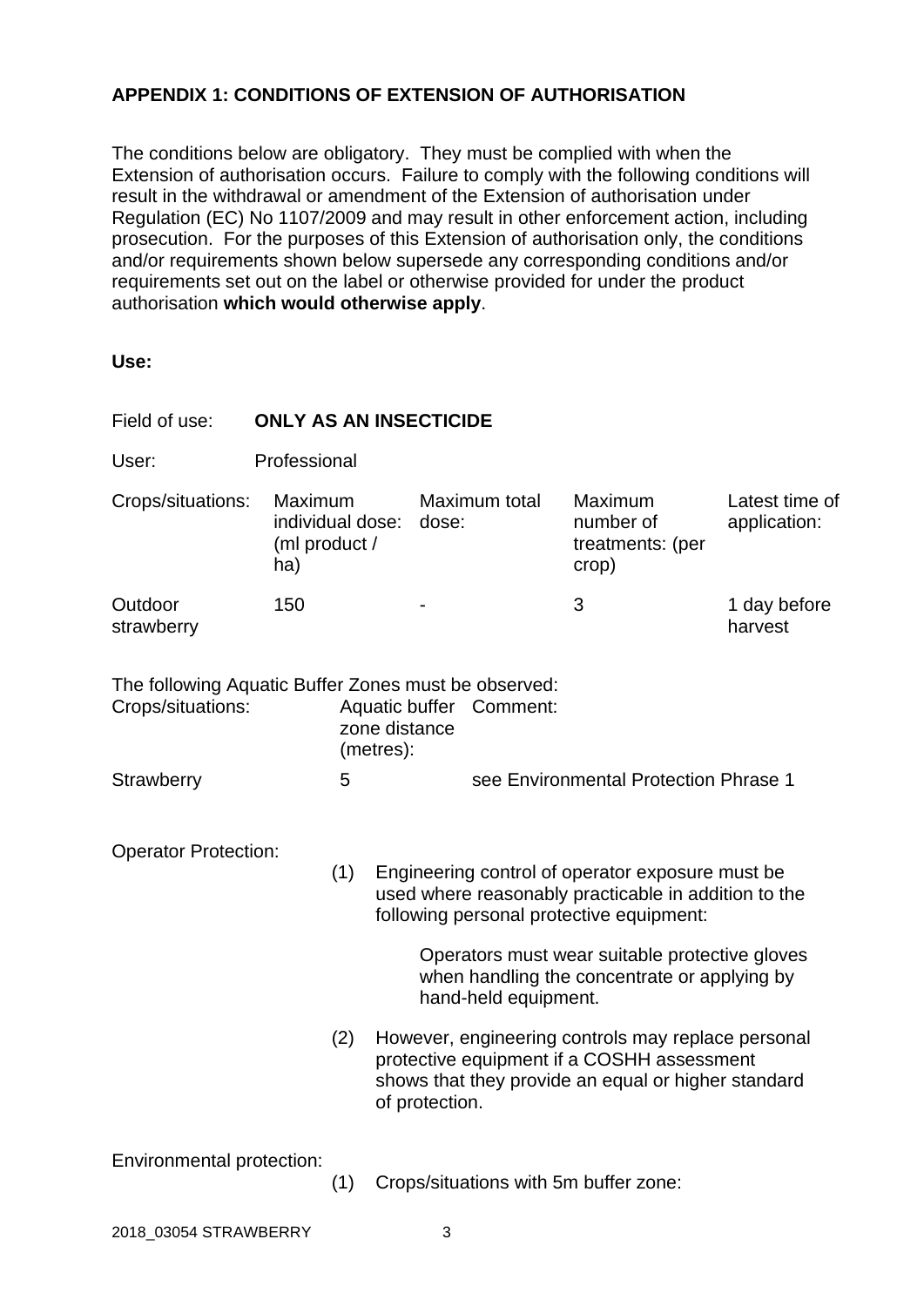Since there is a risk to aquatic life from use, users not applying the statutory buffer zone must either themselves carry out or ensure that someone else has carried out a Local Environment Risk Assessment for Pesticides (LERAP) on their behalf before each spraying operation from a horizontal boom sprayer. Users must not allow direct spray from horizontal boom sprayers to fall within 5m of the top of the bank of any static or flowing waterbody or within 1m of a ditch which is dry at the time of application (these distances to be measured as set out in the guidance documents available from HSE Chemical Regulation Division's website and any amendments that are made to it) unless:

(a)The LERAP indicates that a narrower buffer zone will be sufficient; and

(b)Any measures indicated by the LERAP as justifying the narrower buffer zone are complied with in full and in accordance with any conditions applicable to them.

Spray must be aimed away from water.

Spray from hand-held sprayers must not be allowed to fall within 1m of the top of the bank of a static or flowing waterbody. Spray must be aimed away from water.

- (2) The results of the LERAP must be recorded in written form and must be available for a period of three years for inspection to any person entitled to exercise enforcement powers under or in connection with the Plant Protection Products Regulations 2011 or the Plant Protection Products (Sustainable Use) Regulations 2012. (An electronic record will satisfy the requirement for a written record, providing it is similarly available for inspection and can be copied).
- (3) Detailed guidance on LERAPs and how to conduct a LERAP are contained in the guidance documents available from HSE Chemicals Regulation Division's website. All LERAPs must be carried out in accordance with this Guidance and any amendments that are made to it.
- (4) Since there is a high risk to bees from use, applications must not be made to crops in which bees are actively foraging. Applications must not be made when flowering weeds are present.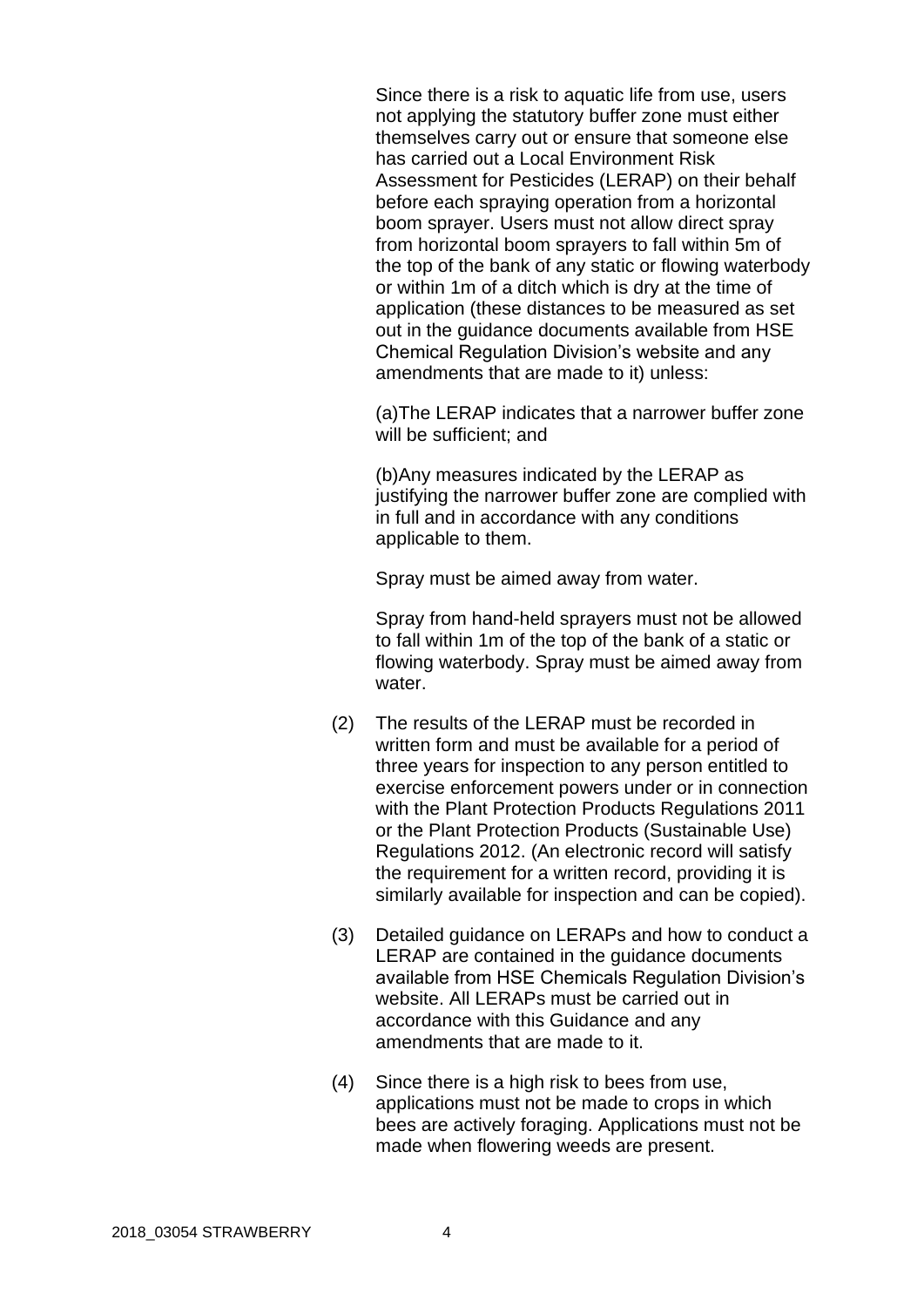Other specific restrictions:

- (1) This product must only be applied in accordance with the terms of this extension of authorisation, the product label and/or leaflet and any additional guidance on extensions of authorisation.
- (2) A maximum of three applications of TRACER are permitted per crop, including treatment in propagation.
- (3) A minimum interval of 10 days must be observed between applications.